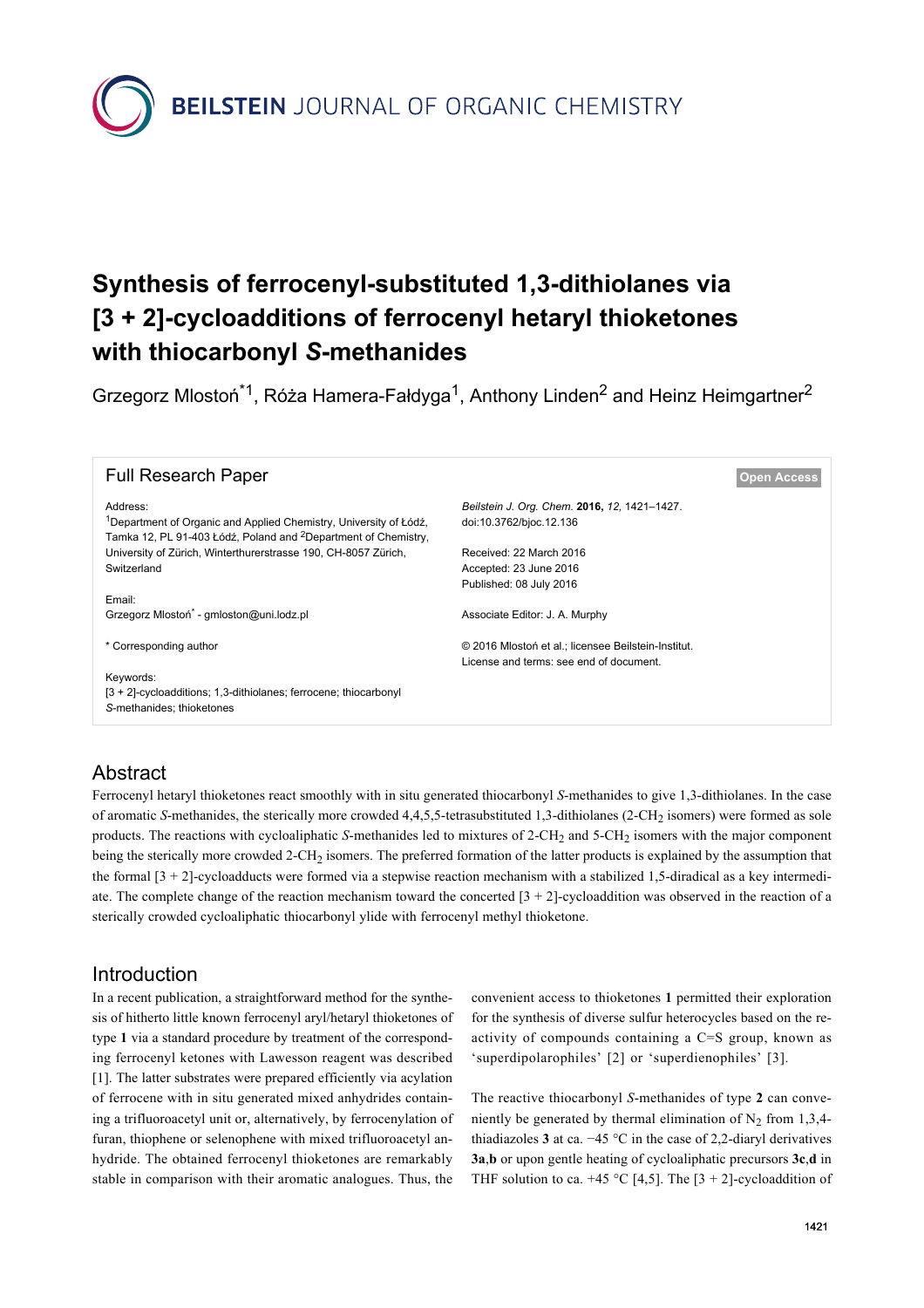dipoles **2** with thioketones is well known as an excellent method for the construction of tetrasubstituted 1,3-dithiolanes [\[5\]](#page-6-3). A remarkable feature of these reactions is the regioselectivity. Whereas aromatic *S*-methanides react to give the sterically crowded 4,4,5,5-tetrasubstituted 1,3-dithiolanes [\[6,7\]](#page-6-4), cycloaliphatic *S*-methanides tend to form mixtures of both regioisomeric cycloadducts with the major component being the sterically more crowded isomer [\[7,8\].](#page-6-5) In a recent study, we proposed a diradical mechanism for the  $[3 + 2]$ -cycloadditions of thiocarbonyl *S*-methanides with aromatic and heteroaromatic thioketones [\[7,9\]](#page-6-5). Furthermore, the analogous reaction mechanism was postulated to explain the results obtained with thiocarbonyl *S*-ethanides, *S*-isopropanides, and *S*-(trimethyl-silyl)methanides [\[10\]](#page-6-6).

Ferrocenyl thioketones have never been exploited in reactions with thiocarbonyl *S*-methanides. On the other hand, ferrocenylsubstituted 1,3-dithiolanes can be of interest for materials chemistry and for electrochemical studies [\[11\]](#page-6-7). The goal of the present study was to examine reactions of selected ferrocenyl hetaryl thioketones **1** with aromatic and cycloaliphatic thiocarbonyl *S*-methanides **2**. Preliminary results of this study have been presented at the IRIS-14<sup>th</sup> conference as a poster communication (see [\[12\]\)](#page-6-8).

## Results and Discussion

The precursors of aromatic *S*-methanides **2a**,**b**, i.e., 1,3,4-thiadiazolines **3a**,**b**, were prepared from thiobenzophenone (**4a**) and thiofluorenone (4b), respectively, and diazomethane at  $-60$  °C in THF solution [\[6\]](#page-6-4) [\(Scheme 1\)](#page-1-0). After addition of an equimolar amount of a ferrocenyl hetaryl thioketone **1**, the reaction mixture was slowly warmed to room temperature. The crude mixture was examined by  ${}^{1}H$  NMR spectroscopy, and in all cases only one single product **5** was detected [\(Table 1](#page-2-0)).

For example, 1,3-dithiolane **5a** showed a characteristic AB-system for the  $CH<sub>2</sub>$  group and only one singlet for five equivalent CH groups of the unsubstituted cyclopentadiene unit of the ferrocenyl skeleton. On the other hand, the 13C NMR

spectrum of the isolated sample **5a** revealed the signal of the  $CH<sub>2</sub>$  group at 30.8 ppm, typical for 4,4,5,5-tetrasubstituted 1,3-dithiolanes (2-CH<sub>2</sub> type [\[13\]\)](#page-6-9). Analogously, single 1,3-dithiolanes **5b**–**f** were obtained, and the 13C NMR spectra showed the  $CH<sub>2</sub>$  absorption in the same region (27.3–33.0 ppm). Also in the case of 1,3-dithiolane **5g**, bearing a phenyl group, the absorption of the  $CH<sub>2</sub>$  group was found at 31.2 ppm.

The structures of the ferrocenyl-substituted 1,3-dithiolanes **5b**, **5e**, **5f**, and **5g** have been established unambiguously by X-ray crystallography (see [Figure 1](#page-2-1) for **5b** and **5f**). The space group of **5b** is non-centrosymmetric with a polar axis, but achiral. Refinement of the absolute structure parameter [\[14,15\]](#page-6-10) yielded a value of 0.13(1), which indicates that the crystal is a partial inversion twin with a major twin fraction of 0.87(1). In the cases of **5e** and **5f**, the thiophene and selenophene rings are disordered over two orientations related by a 180° flip of the ring about its bonding axis, with the major conformation present in 88% and 91% of the molecules, respectively.

In similar experiments, 2,2,4,4-tetramethyl-3-thioxocyclobutanone *S*-methanide (**2c**) and adamantanethione *S*-methanide (**2d**), respectively, were generated in situ at 45 °C from the corresponding precursors **3c**,**d**. In the presence of an equimolar amount of **1a**–**c**, they were trapped to give mixtures of two regioisomeric 1,3-dithiolanes **5** and **6** [\(Scheme 2](#page-3-0)). In all cases, the  ${}^{1}$ H NMR analysis of the crude mixtures indicated that the major products obtained in these reactions were the sterically more crowded 1,3-dithiolanes **5**. After separation of the products, the 13C NMR spectra of the major isomers showed the signal for  $H_2C(2)$  in the typical region (25.7–28.9 ppm). The minor products were identified on the basis of the  $^{13}$ C NMR spectra of the crude mixtures. In this series, the characteristic signals of  $H_2C(5)$  appeared at 49.3–53.9 ppm, in agreement with literature data [\[13\]](#page-6-9).

In an extension of the study with ferrocenyl hetaryl thioketones **1**, an experiment with ferrocenyl methyl thioketone (**1e**) and thiocabonyl *S*-methanide **2c** was performed under typical condi-

<span id="page-1-0"></span>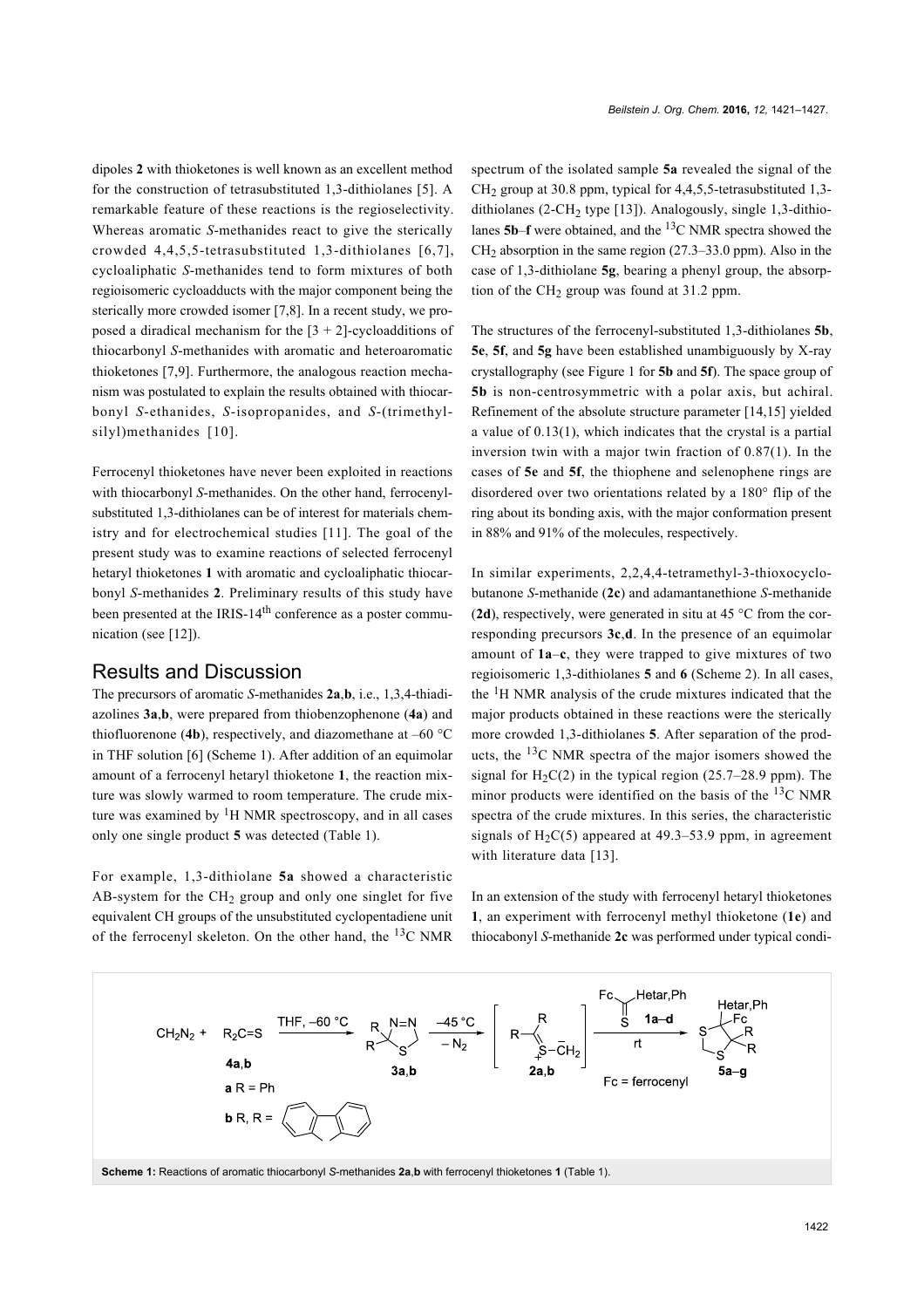<span id="page-2-0"></span>

| Table 1: Ferrocenyl-substituted 1,3-dithiolanes 5 and 6. |        |                 |                           |                                   |  |
|----------------------------------------------------------|--------|-----------------|---------------------------|-----------------------------------|--|
| $5/6$                                                    | R, R   | Hetar, Ph       | Ratio of 5/6 <sup>a</sup> | Yield of $5 + 6$ [%] <sup>b</sup> |  |
| a                                                        | Ph, Ph | furan-2-yl      | 100:0                     | 49                                |  |
| $\boldsymbol{\mathsf{b}}$                                | Ph, Ph | thiophen-2-yl   | 100:0                     | 57                                |  |
| С                                                        | Ph, Ph | selenophen-2-yl | 100:0                     | 62                                |  |
| $\operatorname{\mathsf{d}}$                              |        | furan-2-yl      | 100:0                     | 33                                |  |
| $\mathbf{e}$                                             |        | thiophen-2-yl   | 100:0                     | 32                                |  |
| f                                                        |        | selenophen-2-yl | 100:0                     | 32                                |  |
| g                                                        |        | Ph              | 100:0                     | 40                                |  |
| $\mathsf h$                                              |        | furan-2-yl      | 76:24                     | 62 <sup>c</sup>                   |  |
| i                                                        |        | thiophen-2-yl   | 93:7                      | 79 <sup>c</sup>                   |  |
| j                                                        |        | selenophen-2-yl | 78:22                     | 53 <sup>c</sup>                   |  |
| k                                                        |        | thiophen-2-yl   | 75:25                     | 57 <sup>c</sup>                   |  |
| L                                                        |        | selenophen-2-yl | 67:33                     | 73 <sup>c</sup>                   |  |

aDetermined by <sup>1</sup>H NMR spectroscopy in the crude mixture. <sup>b</sup>Yields of isolated product after chromatography and crystallization. <sup>c</sup>Yields of isolated mixtures of products.

<span id="page-2-1"></span>

**Figure 1:** ORTEP Plot [\[16\]](#page-6-11) of the molecular structures of the ferrocenyl-substituted 1,3-dithiolanes **5b** and **5f** (with 50% probability ellipsoids; arbitrary numbering of the atoms; only the major disorder conformation of the selenophene ring is shown).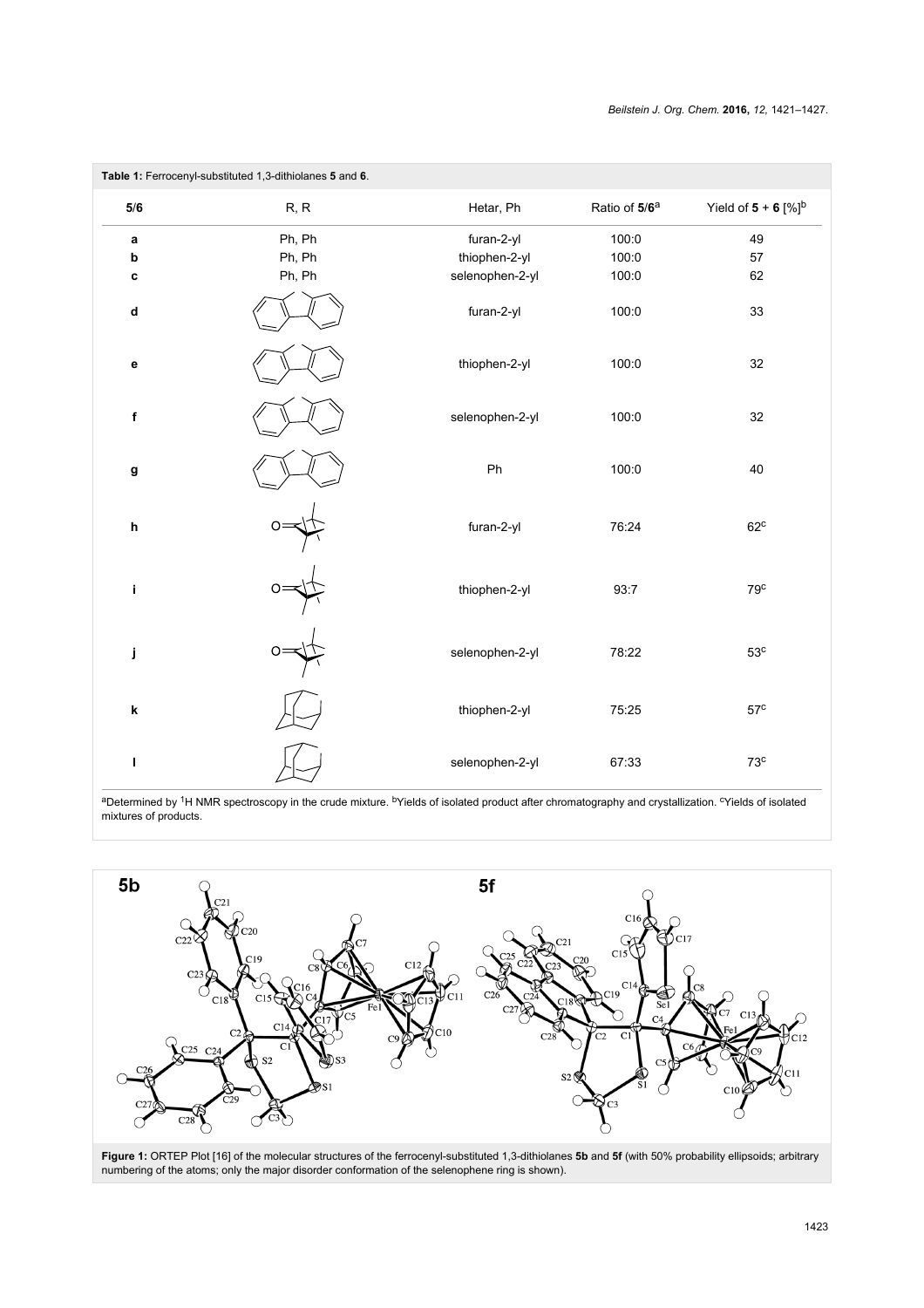<span id="page-3-0"></span>

tions (THF, 45 °C). Unexpectedly, in this case, the  ${}^{1}H$  NMR spectrum of the crude product revealed the presence of only one 1,3-dithiolane, i.e., only one set of five methyl signals at 1.36, 1.38, 1.41, 1.42, and 1.97 ppm was present. The AB-system of the CH<sub>2</sub> group appeared at 2.97 and 3.25 ppm with  $J = 12.0$  Hz. After chromatographic purification, the 13C NMR spectrum confirmed the  $5$ -CH<sub>2</sub>-type of the 1,3-dithiolane **6m**, as the corresponding CH2 absorption was found at 52.5 ppm [\(Scheme 3](#page-3-1)).

<span id="page-3-1"></span>

Based on our earlier interpretation of the reaction mechanism leading to 1,3-dithiolanes via  $[3 + 2]$ -cycloaddition of thiocarbonyl *S*-methanides with aryl and hetaryl thioketones, we propose that the reactions with ferrocenyl thioketones **1** occur predominantly via an intermediate 1,5-diradical. The formation of the sterically more crowded 1,3-dithiolanes **5a**–**g** confirms that the stabilized 1,5-diradicals of type **7** ([Scheme 4\)](#page-3-2) are keyintermediates in the reaction. On the other hand, the formation of 1,3-dithiolanes of type **5** in reactions with cycloaliphatic thiocarbonyl *S*-methanides competes with the concerted  $[3 + 2]$ -cycloaddition leading to the sterically less crowded 1,3dithiolanes **6** ([Scheme 2\)](#page-3-0). These results demonstrate that the ferrocenyl moiety shows a comparable effect to that found for aryl and hetaryl groups. This interpretation of the reaction mechanism got additional support from the reaction of **1e** with **3c**. Apparently, the replacement of a radical-stabilizing aryl or hetaryl group by a methyl substituent results in the preferred concerted  $[3 + 2]$ -cycloaddition. It is well known that this

mechanism, controlled by frontier-orbital (FMO) interactions, is strongly influenced by steric effects in the case of C=S dipolarophiles [\[8,17\]](#page-6-12).

<span id="page-3-2"></span>

**Scheme 4:** Mesomeric stabilization of the 1,5-diradical intermediate in the reaction of aromatic thiocarbonyl *S*-methanides with ferrocenyl hetaryl thioketones.

#### **Conclusion**

The presented study indicated that ferrocenyl thioketones show an enhanced stability in comparison with aromatic thioketones. Therefore, they are considered as promising substrates for the synthesis of more complex sulfur-containing compounds. The reactions with electron-rich thiocarbonyl *S*-methanides occur smoothly to give 1,3-dithiolanes as products of formal  $[3 + 2]$ -cycloadditions. The high reactivity of ferrocenyl thioketones is demonstrated by the fact that no products of competitive reactions, such as dimerization of the intermediate 1,3 dipole or 1,3-dipolar electrocyclizations, were observed. Based on these observations one can expect that ferrocenyl thioketones may also be used as prone dipolarophiles in reactions with other dipoles. Similarly, they are expected to display a high dienophilicity.

The results obtained with thiocarbonyl *S*-methanides, i.e., the preferred formation of the sterically more crowded 4,4,5,5-tetrasubstituted 1,3-dithiolanes, supports the proposed stepwise radical reaction mechanism via a stabilized 1,5-diradical as an intermediate. Finally, in the case of ferrocenyl methyl thioke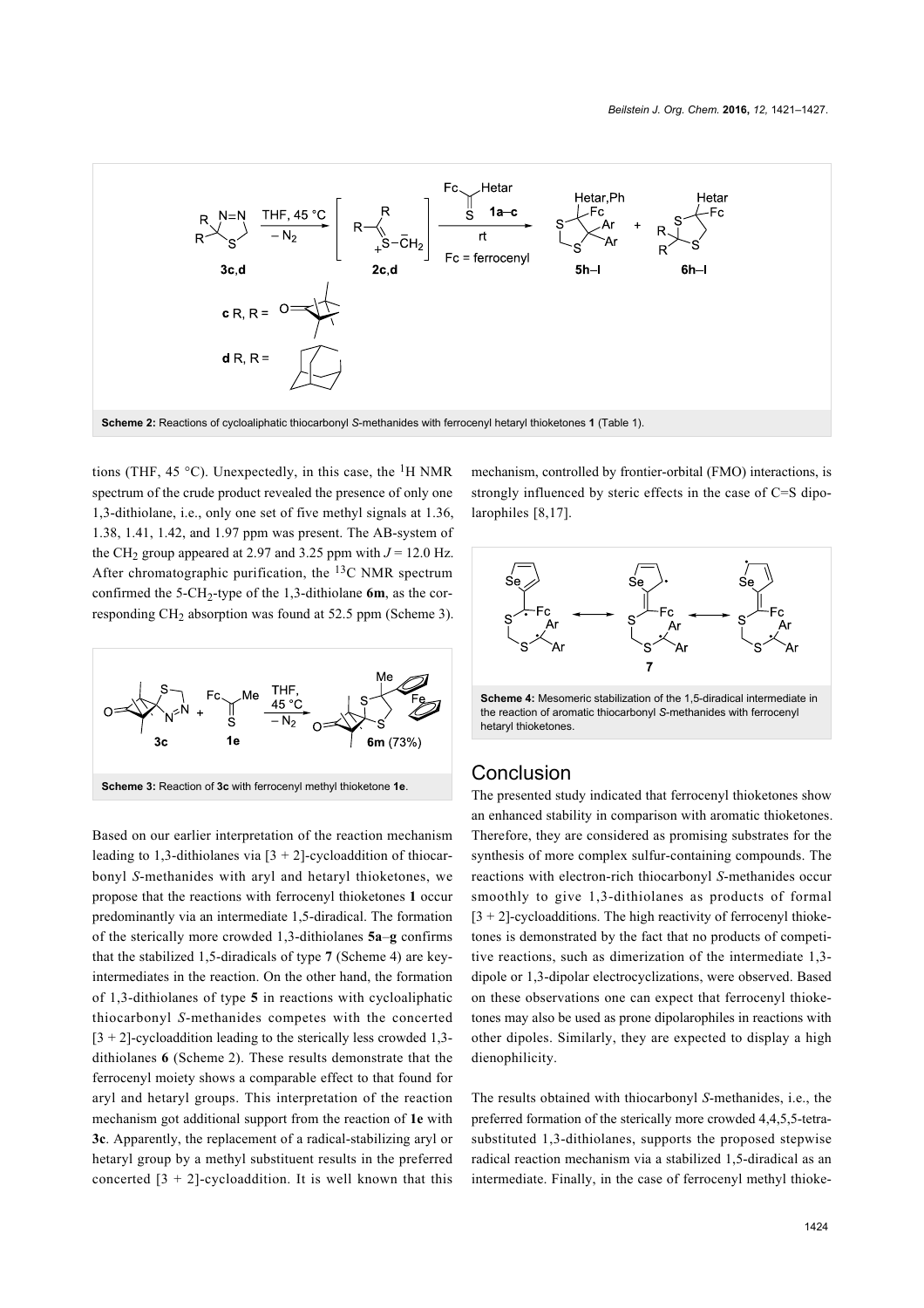tone used as a dipolarophile, the concerted  $[3 + 2]$ -cycloaddition dominated due to the reduced stabilizing effect of the methyl group compared with that of a hetaryl substituent.

#### **Experimental**

**General information:** All solvents were dried over appropriate drying agents and distilled before use. Melting points were determined in a capillary using a Stewart<sup>®</sup> SMP30 apparatus. The IR spectra (KBr pellets) were recorded on a Nexus FTIR spectrometer. The  ${}^{1}$ H and  ${}^{13}$ C NMR spectra were measured on a Bruker Avance III (600 and 150 MHz, respectively) instrument in CDCl3, using the solvent signal as reference. ESIMS were recorded on a Varian 500-MS IT Mass Spectrometer. The elemental analyses were performed on a Vario Micro Cube apparatus. Flash chromatography was carried out using Silica gel 60 (Sigma-Aldrich, 230–400 mesh). The notation Fc in this study represents ferrocenyl. Applied reagents such as ferrocenyl-substituted thioketones (**1**) [\[1\]](#page-5-0), thiobenzophenone (**4a**) [\[18\],](#page-6-13) and thiofluorenone (4b) [\[19\]](#page-6-14) were prepared using known procedures. 1,1,3,3-Tetramethyl-8-thia-5,6-diazaspiro[3.4]oct-5-en-2-one (**3c**) [\[20\]](#page-6-15) and spiro[1,3,4-thiadiazole-2(5*H*),2' tricyclo[3.3.1.13,7]decane] (**3d**) [\[21\]](#page-6-16) were obtained by known methods according to the literature protocols. Diazomethane was prepared in a 5 mmol scale either from *N*-nitroso-*N*methylurea or from *N*-nitrosotoluene-4-sulfonylmethylamide by treatment with aqueous KOH solution in a two-phase system with diethyl ether at room temperature. After separation of the ethereal phase it was dried over KOH pellets and used for further experiments with no distillation. Other reagents used in the present study were commercially available.

**Preparation of diaryl-substituted 1,3-dithiolanes (5a**–**g)** – **General procedure:** A solution of thioketone **4a** or **4b** (1 mmol) in THF (3 mL) was cooled to  $-75$  °C (acetone/dry ice). Then, the mixture was treated with small portions of ethereal diazomethane solution, until the disappearance of the characteristic color of the thioketone (**4a**,**b**). Excess of diazomethane was removed under reduced pressure at −75 °C. Then, a solution of ferrocenyl hetaryl thioketone **1** (1 mmol) in THF (4 mL) was added to the mixture, which was allowed to warm slowly to rt. Next, the solvent was evaporated, and the crude products were purified by crystallization (hexane/ $CH_2Cl_2$ ).

**Preparation of cycloaliphatic-substituted 1,3-dithiolanes (5h**–**l**, **6h**–**m)** – **General procedure:** To a solution of the corresponding ferrocenyl-substituted thioketone **1** (1 mmol) in THF (4 mL), 1,3,4-thiadiazoline **3c** or **3d** (1 mmol) was added. The mixture was heated at 45  $^{\circ}$ C until the evolution of N<sub>2</sub> ceased. Then, the solvent was evaporated and the crude products were purified by CC  $(SiO<sub>2</sub>, hexane/ethyl acetate 95:5)$ . The major product was isolated using diethyl ether (precipitation).

**4-Ferrocenyl-5,5-diphenyl-4-(selenophen-2-yl)-1,3-dithiolane** (**5c**): Yield: 354 mg (62%). Orange crystals; mp >162 °C (decomposition); IR (KBr) ν: 3094 (m), 3030 (w), 2967 (w), 2911 (m), 1595 (w), 1577 (w), 1488 (m), 1440 (s), 1409 (m), 1391 (m), 1233 (s), 1216 (m), 1188 (m), 1105 (s), 1084 (m), 1061 (m), 1044 (m), 1030 (s), 1001 (m), 950 (m), 816 (s), 745 (s), 717 (vs), 697 (vs), 677 (vs), 641 (m), 603 (m), 502 (vs), 490 (s) cm<sup>-1</sup>; <sup>1</sup>H NMR (600 MHz, CDCl<sub>3</sub>)  $\delta$  7.91 (d,  $J_{\text{H.H}}$  = 6.0 Hz, 1H, H<sub>arom.</sub>), 7.55–7.54 (m, 3H, H<sub>arom.</sub>), 7.23–7.21 (m, 2H, H<sub>arom</sub>), 7.18–7.07 (m, 7H, H<sub>arom</sub>), 4.12 (bs, 1H, H-Fc), 4.09 (bs, 6H, H-Fc), 4.04 (bs, 1H, H-Fc), 3.94 (bs, 1H, H-Fc), 3.91, 3.87 (AB system,  $J_{H,H}$  = 9.0 Hz, 2H, CH<sub>2</sub>) ppm; <sup>13</sup>C NMR (150 MHz, CDCl<sub>3</sub>)  $\delta$  154.7, 143.1 (3 C<sub>arom</sub>), 132.2, 131.0, 130.7, 130.0, 128.1, 127.1, 126.8, 126.5, 126.1 (13 CHarom.), 90.5, 78.8, 74.8 (C-Fc, 2 Cq), 72.2, 72.1 (2 CH-Fc), 69.8 (5 CH-Fc), 67.7, 67.1 (2 CH-Fc), 30.8 (CH2) ppm; ESIMS  $m/z$  (%): 572 (100, [M + H]<sup>+</sup>), 571 (60, [M<sup>+</sup>]); anal. calcd for  $C_{29}H_{24}FeS_{2}Se$  (571.44): C, 60.95; H, 4.23; S, 11.22; found: C, 61.04; H, 4.33; S, 11.01.

**5-Ferrocenyl-5-phenylspiro[1,3-dithiolane-4,9'-[9***H***]fluorene]** (**5g**): Yield: 206 mg (40%). Orange crystals; mp >185 °C (decomposition); IR (KBr) ν: 3057 (m), 2918 (m), 1636 (m), 1597 (m), 1492 (m), 1474 (m), 1445 (vs), 1414 (m), 1390 (m), 1286 (m), 1225 (m), 1157 (m), 1108 (m), 1051 (m), 1035 (m), 1000 (m), 863 (m), 816 (s), 746 (vs), 730 (vs), 710 (s), 698 (m), 521 (m), 503 (m), 484 (m) cm–1; 1H NMR (600 MHz, CDCl3) δ 7.67 (dd, *J*H,H = 7.8, 10.8 Hz, 2H, Harom.), 7.59 (d, *J*H,H = 7.8 Hz, 1H, H<sub>arom.</sub>), 7.36 (t,  $J_{H,H}$ = 7.8 Hz, 1H, H<sub>arom.</sub>), 7.15 (t,  $J_{H,H}$  $= 7.8$  Hz, 1H, H<sub>arom.</sub>), 7.02–6.98 (m, 5H, H<sub>arom.</sub>), 6.24 (d, *J*H,H= 4.2 Hz, 1H, Harom.), 5.06 (bs, 1H, H-Fc), 4.50–4.49 (m, 1H, H-Fc), 4.28, 4.20 (AB system,  $J_{H,H}$ = 9.6 Hz, 2H, CH<sub>2</sub>), 4.08–4.07 (m, 1H, H-Fc), 4.04 (s, 5H, H-Fc), 3.53 (bs, 1H, H-Fc) ppm;  $^{13}$ C NMR (150 MHz, CDCl<sub>3</sub>)  $\delta$  149.5, 142.3, 141.0, 140.9, 138.1 (5 C<sub>arom.</sub>), 128.7, 127.9, 127.5, 127.3, 126.6, 126.5, 124.8, 119.8, 119.7 (13 CH<sub>arom.</sub>), 98.2, 74.8, 74.5 (C-Fc, 2 C<sub>a</sub>), 73.5, 71.6 (2 CH-Fc), 69.1 (for 5 CH-Fc), 69.0, 67.6 (2 CH-Fc), 31.2 (CH<sup>2</sup> ) ppm; ESIMS *m/z* (%): 517 (43, [M + H]<sup>+</sup>), 516 (100, [M]<sup>+</sup>); anal. calcd for  $C_{31}H_{24}FeS_2$  (516.50): C, 72.09; H, 4.68; S, 12.42; found: C, 71.97; H, 4.70; S, 12.26.

**8-Ferrocenyl-1,1,3,3-tetramethyl-8-(thiophen-2-yl)-5,7-dithiaspiro[3.4]octan-2-one** (**5i**): Isolated as the major product. Yield: 381 mg (79%; crude product ratio 93:7). Orange solid; mp 190.2–192.0 °C; IR (KBr) ν: 3137 (w), 3112 (w), 3066 (m), 3042 (w), 3021 (m), 2965 (m), 2929 (s), 2866 (m), 1776 (vs, C=O), 1469 (m), 1455 (m), 1382 (m), 1362 (m), 1231 (m), 1165 (m), 1131 (m), 1106 (m), 1056 (m), 1022 (m), 1003 (m), 905 (m), 825 (s), 815 (s), 779 (m), 694 (vs), 486 (vs)  $cm^{-1}$ ; <sup>1</sup>H NMR (600 MHz, CDCl<sub>3</sub>) δ 7.32 (dd, *J*<sub>H,H</sub> = 3.6, 1.2 Hz, 1H, Harom.), 7.29 (dd, *J*H,H = 1.2, 5.4 Hz, 1H, Harom.), 7.11 (dd, *J*H,H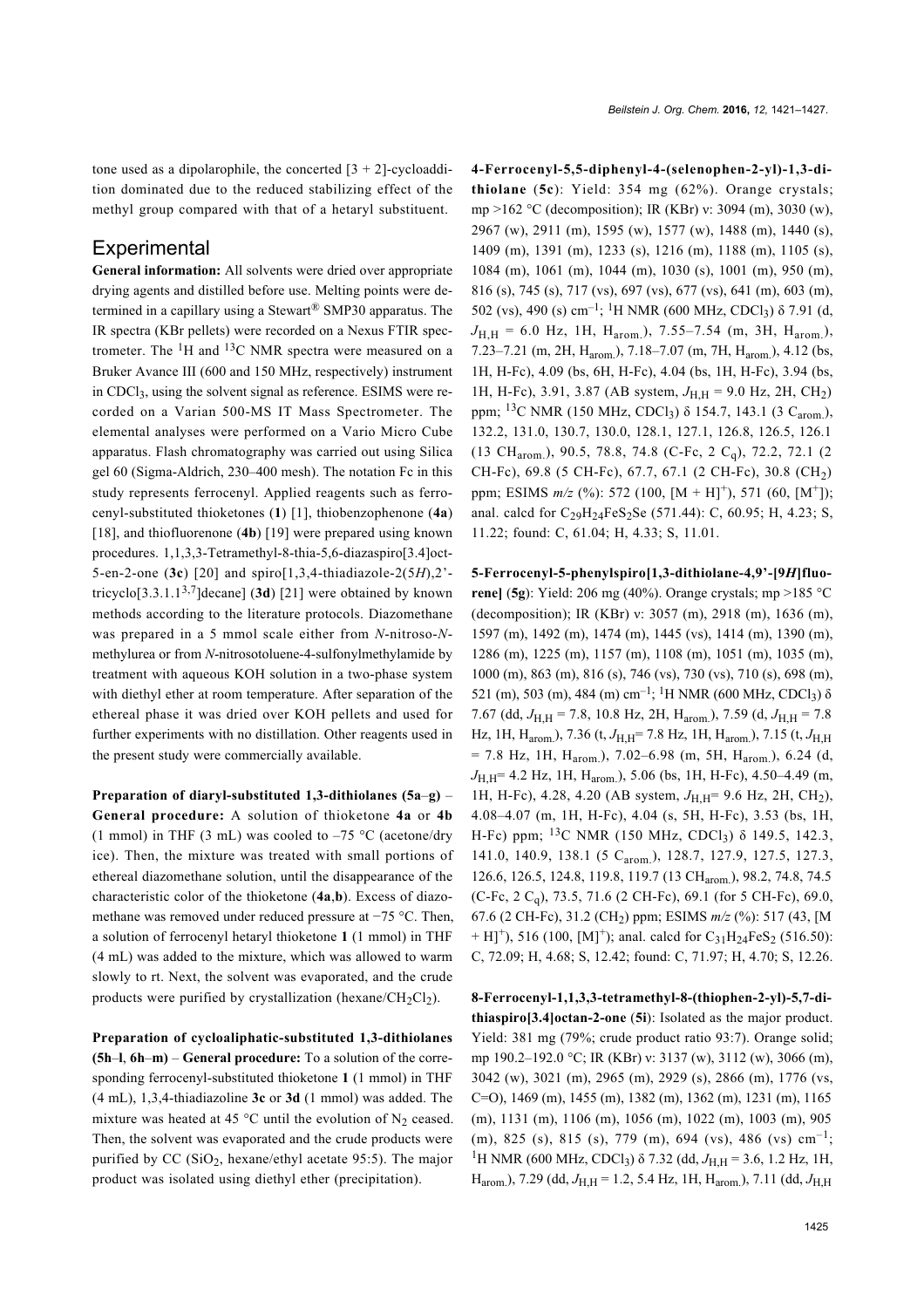$= 3.6, 4.8$  Hz, 1H, H<sub>arom</sub>), 4.91–4.90 (m, 1H, H-Fc), 4.54–4.53 (m, 1H, H-Fc), 4.25–4.24 (m, 1H, H-Fc), 4.15–4.14 (m, 1H, H-Fc), 3.94 (s, 5H, H-Fc), 3.78, 3.74 (AB system,  $J_{\text{H H}} = 8.4$ Hz, 2H, CH<sub>2</sub>), 1.72, 1.64, 1.19, 1.17 (4s, 12H, CH<sub>3</sub>) ppm; <sup>13</sup>C NMR (150 MHz, CDCl<sub>3</sub>) δ 153.2 (C=O), 126.6, 123.3, 123.2 (3 CH<sub>arom</sub>), 72.2, 73.0 (2 CH-Fc), 70.1 (5 CH-Fc), 66.3, 68.6 (2 CH-Fc), 84.9, 76.5, 71.0, 70.7, 69.4, 62.7 (C<sub>arom.</sub>, C-Fc, 4 Cq), 26.1, 24.9, 24.1, 23.3 (4 CH3), 28.3 (CH2) ppm; ESIMS  $m/z$  (%): 583 (53, [M + H]<sup>+</sup>), 482 (100, [M]<sup>+</sup>); anal. calcd for  $C_{24}H_{26}FeOS_3$  (482.50): C, 59.74; H, 5.43; S, 19.94; found: C, 59.99; H, 5.40; S, 19.62.

**6-Ferrocenyl-1,1,3,3-tetramethyl-6-(selenophen-2-yl)-5,8 dithiaspiro[3.4]octan-2-one** (**6i**) (from the spectra of a mixture of **6i** with the major product **5i**): <sup>1</sup>H NMR (600 MHz, CDCl<sub>3</sub>) δ 7.26 (dd,  $J_{\text{H H}}$  = 5.4, 1.2 Hz, 1H, H<sub>arom</sub>), 7.14 (dd,  $J_{\text{H H}}$  = 1.2, 3.6 Hz, 1H, H<sub>arom</sub>), 7.03 (dd,  $J_{\text{H H}}$  = 3.6, 5.4 Hz, 1H, H<sub>arom</sub>), 4.37–4.36 (m, 1H, H-Fc), 4.23–4.22 (m, 1H, H-Fc), 4.22 (s, 5H, H-Fc), 4.14–4.13 (m, 1H, H-Fc), 4.02–4.01 (m, 1H, H-Fc), 3.63, 3.60 (AB system,  $J_{\text{H H}}$  = 12.0 Hz, 2H, CH<sub>2</sub>), 1.48, 1.44, 1.41, 1.13 (s, 12H, CH<sub>3</sub>) ppm; <sup>13</sup>C NMR (150 MHz, CDCl<sub>3</sub>)  $\delta$ 150.7 (C=O), 126.4, 125.2, 124.3 (3 CH<sub>arom</sub>), 69.4, 68.3, 68.2, 68.0, 67.4 (9 CH-Fc), 92.8, 75.3, 69.0, 67.1, 66.2 (C<sub>arom</sub>, C-Fc, 4 Cq), 53.3 (CH2), 25.1, 24.4, 22.8, 22.0 (4 CH3) ppm.

**5-Ferrocenyl-5-(selenophen-2-yl)spiro[1,3-dithiolane-4,2' tricyclo[3.3.1.13,7]decane]** (**5l**); **4-Ferrocenyl-4-(selenophen-2-yl)spiro[1,3-dithiolane-2,2'-tricyclo[3.3.1.13,7]decane]** (**6l**): Isolated as a mixture of regioisomers. Yield: 393 mg (73%; crude product ratio 67:33). Yellow solid; IR (KBr) ν: 3085 (w), 3072 (w), 3012 (w), 2974 (w), 2901 (vs), 2854 (s), 1473 (w), 1442 (m), 1385 (w), 1347 (w), 1255 (w), 1233 (m), 1103 (m), 1036 (m), 998 (m), 970 (w), 929 (w), 824 (s), 808 (s), 755 (w), 720 (w), 701 (vs), 495 (s), 479 (s) cm<sup>-1</sup>; <sup>1</sup>H NMR (600 MHz, CDCl<sub>3</sub>) δ 7.99 (d,  $J_{H,H}$  = 6.0 Hz, 1H, H<sub>arom.</sub>), 7.90 (dd,  $J_{H,H}$  = 0.6, 5.4 Hz, 1H, H<sub>arom.</sub>), 7.41 (dd,  $J_{H,H} = 6.0$ , 3.6 Hz, 1H, H<sub>arom.</sub>), 7.24 (dd,  $J_{\text{H.H}}$  = 6.0, 3.6 Hz, 1H, H<sub>arom.</sub>), 7.19 (dd,  $J_{\text{H.H}}$  $= 1.2, 3.6$  Hz, 1H, H<sub>arom.</sub>), 7.14 (d,  $J_{\text{H,H}} = 3.6$  Hz, 1H, H<sub>arom.</sub>), 4.93–4.92 (m, 1H, H-Fc), 4.41 (bs, 1H, H-Fc), 4.30–4.29 (m, 1H, H-Fc), 4.24 (bs, 5H, H-Fc), 4.23–4.22 (m, 1H, H-Fc), 4.21–4.20 (m, 1H, H-Fc), 4.19–4.18 (m, 1H, H-Fc), 4.13–4.12  $(m, 1H, H-Fe)$ , 4.04 (s, 5H, H-Fc), 3.95, 3.64 (AB system,  $J<sub>H H</sub>$ = 8.4 Hz, 2H, CH<sub>2</sub> (major)), 3.89, 3.58 (AB system,  $J_{\text{H,H}}$  = 12.6 Hz, 2H, CH<sub>2</sub> (minor)), 2.96 (d, *J*<sub>H,H</sub> = 12.6 Hz, 1H), 2.47–1.27 (m, 27H) ppm; <sup>13</sup>C NMR (150 MHz, CDCl<sub>3</sub>) δ 161.3, 160.6 (2 C<sub>arom.</sub>) 130.1, 129.9, 129.8, 129.3, 126.6, 125.1 (6 CH<sub>arom.</sub>), 94.0, 87.7 (2 C-Fc), 77.9, 75.9, 74.7, 69.9 (4 C<sub>q</sub>), 72.5, 71.4, 70.0, 69.4, 69.0, 68.4, 67.8, 67.7, 67.3 (18 CH-Fc), 42.6, 41.8, 34.7, 34.1, 27.2, 27.1, 26.5, 26.4 (8 CH), 52.1, 40.4, 39.1, 37.7, 37.6, 37.4, 37.1, 35.9, 35.8, 33.6, 33.1, 26.0 (12 CH<sup>2</sup> ) ppm; ESIMS  $m/z$  (%): 563 (60, [M + Na]<sup>+</sup>), 541 (40, [M + 2H]<sup>+</sup>), 540

(100,  $[M + H]^+$ ); anal. calcd for  $C_{26}H_{28}FeS_2Se$  (539.44): C, 57.89; H, 5.23; S, 11.89; found: C, 57.96; H, 5.31; S, 11.92.

**6-Ferrocenyl-1,1,3,3,6-pentamethyl-5,8-dithiaspiro[3.4]octan-2-one** (**6m**): Yield: 302 mg (73%). Yellow crystals; mp 140.0–142.0 °C; IR (KBr) ν: 3094 (w), 3079 (w), 2968 (m), 2923 (m), 1777 (vs, C=O), 1752 (m), 1635 (m), 1458 (m), 1446 (m), 1378 (m), 1363 (m), 1277 (m), 1239 (m), 1169 (m), 1106 (m), 1055 (m), 1030 (m), 998 (m), 935 (m), 837 (m), 819 (m), 482 (m) cm<sup>-1</sup>; <sup>1</sup>H NMR (600 MHz, CDCl<sub>3</sub>)  $\delta$  4.44 (bs, 1H, H-Fc), 4.23–4.21 (m, 7H, H-Fc), 4.17 (bs, 1H, H-Fc), 3.25, 2.97 (AB system,  $J_{\text{H H}}$  = 12.0 Hz, 2H, CH<sub>2</sub>), 1.97, 1.42, 1.41, 1.38, 1.36 (5bs, 5H, CH<sub>3</sub>) ppm; <sup>13</sup>C NMR (150 MHz, CDCl<sub>3</sub>) δ 220.6 (C=O), 93.1, 75.4 (C-Fc, 1 Cq), 68.9 (5 CH-Fc), 68.2, 68.0, 67.3, 66.3 (4 CH-Fc), 67.0, 66.0, 63.9 (3 Cq), 52.5 (CH2), 29.3, 25.0, 24.4, 22.8, 22.3 (5 CH3) ppm; ESIMS *m*/*z* (%): 416  $(63, [M + 2H]^+)$ , 415 (100,  $[M + H]^+$ ); anal. calcd for  $C_{21}H_{26}FeOS_2$  (414.41): C, 60.86; H, 6.32; S, 15.48; found: C, 60.87; H, 6.38; S, 15.47.

#### Supporting Information

CCDC-1469435–1469438 contain the supplementary crystallographic data for this paper. These data can be obtained free of charge from The Cambridge Crystallographic Data Centre via <http://www.ccdc.cam.ac.uk/getstructures>.

#### Supporting Information File 1

Experimental data for selected compounds **5** and **6**, details of the crystal structure determination, and the original <sup>1</sup>H and 13C NMR spectra for all products. [\[http://www.beilstein-journals.org/bjoc/content/](http://www.beilstein-journals.org/bjoc/content/supplementary/1860-5397-12-136-S1.pdf) [supplementary/1860-5397-12-136-S1.pdf\]](http://www.beilstein-journals.org/bjoc/content/supplementary/1860-5397-12-136-S1.pdf)

#### Acknowledgements

The authors thank the National Science Center (Cracow, Poland) for generous financial support (Grant Maestro–3 (Dec–2012/06/A/ST5/00219)). Skillful performance of microanalyses by Ms Hanna Jatczak and Ms Agnieszka Cieślińska (University of Łódź) is gratefully acknowledged.

This work is part of the planned Ph.D. thesis of Róża Hamera-Fałdyga, University of Łódź.

#### References

<span id="page-5-0"></span>1. Mlostoń, G.; Hamera, R.; Heimgartner, H. *Phosphorus, Sulfur Silicon Relat. Elem.* **2015,** *190,* 2125–2133. [doi:10.1080/10426507.2015.1071817](http://dx.doi.org/10.1080%2F10426507.2015.1071817)